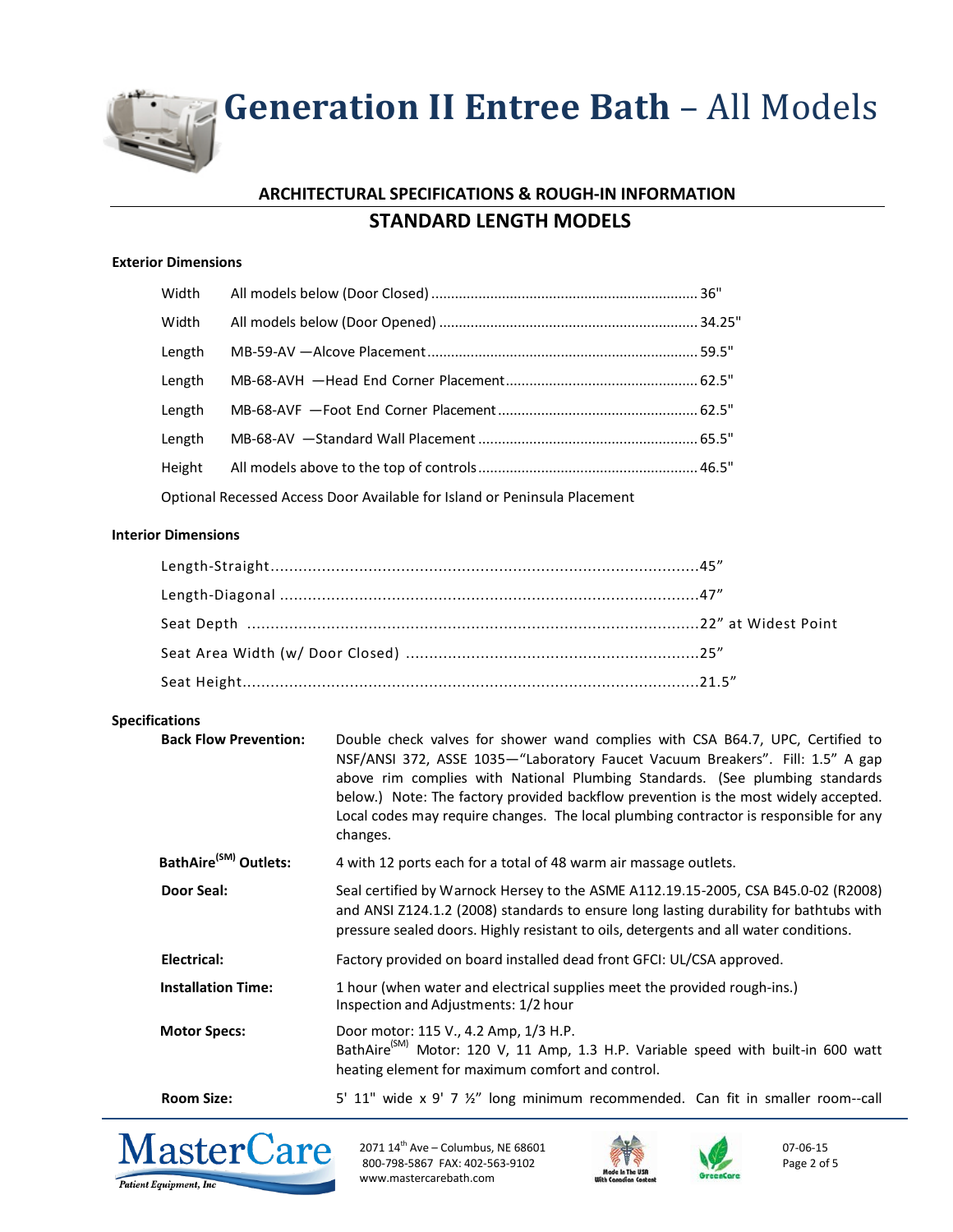

## **ARCHITECTURAL SPECIFICATIONS & ROUGH-IN INFORMATION**

MasterCare with dimensions.

|                              | נוטומוסוווי שווחות וויידו של השפחה ה                                                                                                                                                                               |
|------------------------------|--------------------------------------------------------------------------------------------------------------------------------------------------------------------------------------------------------------------|
| <b>Electrical Standards:</b> | CAN/CSA C22.2 No. 218.2-93 (R2006) Hydromassage Bathtub Appliances.<br>UL 1795 Hydromassage Bathtubs, Issue: 2009/08/05 Ed: 4 Rev: 2010/03/23                                                                      |
| <b>Plumbing Standards:</b>   | Warnock Hersey: CSA B45.5 (2008), ASME A112.19.15 (2005), CSA B45S1 (2004), ANSI<br>Z124.1.2 (2005).                                                                                                               |
| <b>Switches:</b>             | Membrane and Pneumatic.                                                                                                                                                                                            |
| <b>Thermometer: Tub</b>      | Solar / Digital temperature measurements.                                                                                                                                                                          |
| Door/Entry:                  | Door full length of tub with tub seat extending over the floor surface.                                                                                                                                            |
|                              |                                                                                                                                                                                                                    |
| Tub Fill/Shower:             | Built-in thermostatic mixing valve certified to ASSE 1016-2005, ASME A112.18.1-2005,<br>CSA B125 and UPC listed.                                                                                                   |
|                              | Tub Fill / Shower shut off: Valves certified ASSE and UPC listed with ceramic disc controls.                                                                                                                       |
| <b>Tub Shell:</b>            | Sanitary gel-coated FRP (Fiberglass Reinforced Polymer).                                                                                                                                                           |
| <b>Tub Water Use:</b>        | 45 gallons minimum with normal displacement 4 inches below overflow escutcheon.                                                                                                                                    |
| Waste:                       | 2" PVC schedule 40 pipe. DO NOT Hard-Plumb for ease of accessibility for servicing.                                                                                                                                |
| <b>Water Connection:</b>     | 3/4" SS braided flex hose with female pipe thread connections.                                                                                                                                                     |
| <b>Water Supply:</b>         | 34" hot and cold with shut-offs. Hot and cold water pressure 45-90 psi. Hot water<br>temperature to be 120° F and cold water 59° F.                                                                                |
| Weight:                      | 500 lbs.                                                                                                                                                                                                           |
| <b>Fill Rate:</b>            | In excess of 17 GPM provided that the water lines are $\frac{3}{4}$ ", water pressure is at least 60 psi<br>and the hot water is 120° F. Community and/or other environmental factors may affect<br>the fill rate. |
|                              |                                                                                                                                                                                                                    |

#### **Establishment Registration** 3003336913



- *1) Risk of electrical shock: Disconnect electric power source before installation and subsequent servicing.*
- *2) An equipment grounding terminal is provided in the field wiring compartment. To reduce the risk of electrical shock, this terminal must be connected to the grounding means provided in the electric supply panel with a conductor equivalent in size to the circuit conductors supplying this equipment.*
- *3) Install this unit in accordance with the U.S. National Electrical Code in the U.S.A. and the Canadian Electrical Code, Part I in Canada. Electrical service receptacle must be grounded for product with a 3 prong cord. In addition, the equipment ground bond wire must be attached per wiring diagram.*



2071  $14^{\text{th}}$  Ave – Columbus, NE 68601 800-798-5867 FAX: 402-563-9102 www.mastercarebath.com





07-06-15 Page 3 of 5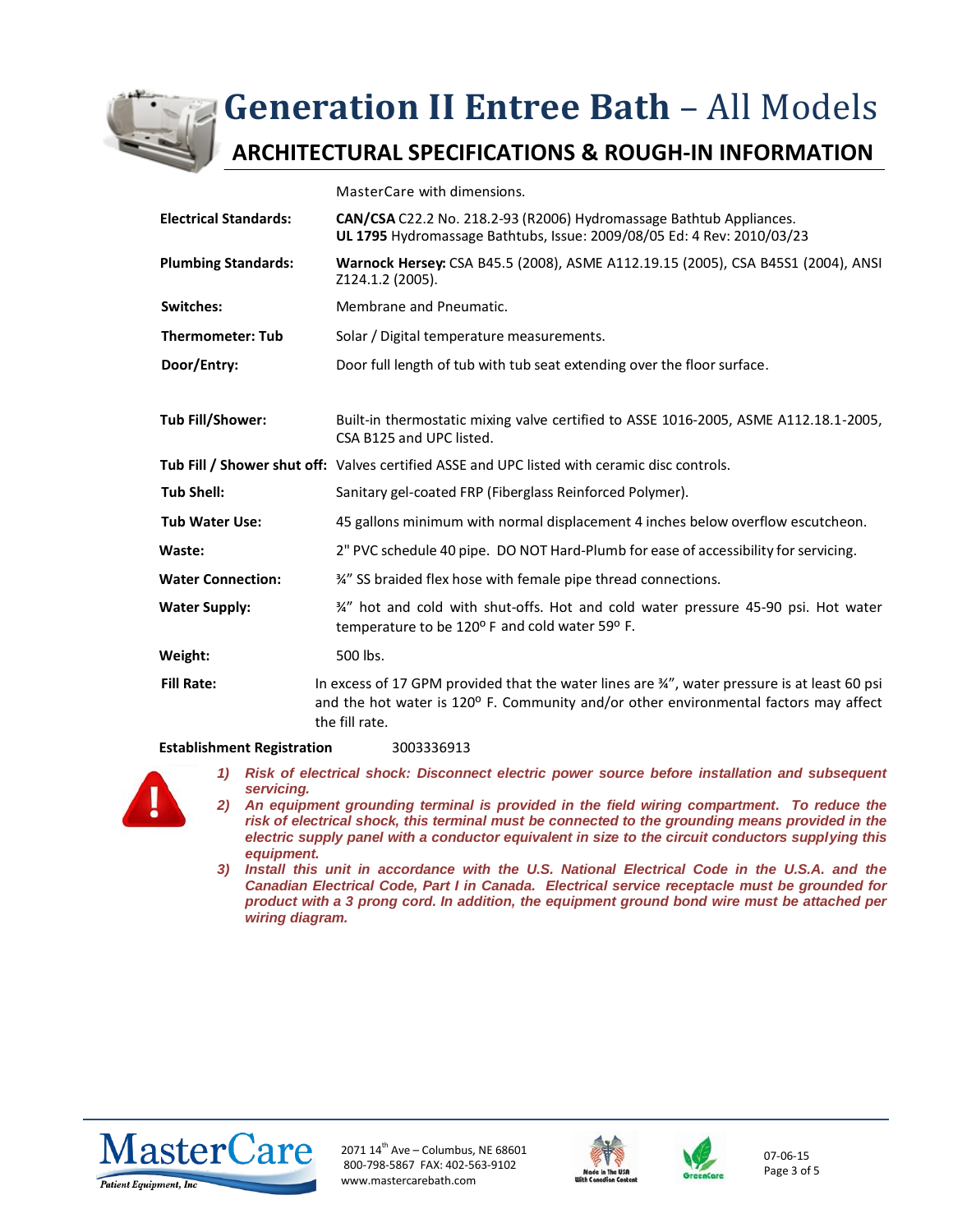

**ARCHITECTURAL SPECIFICATIONS & ROUGH-IN INFORMATION**

## **EXTENDED LENGTH MODELS**

## **Exterior Dimensions**

| Width  |                                                                             |  |
|--------|-----------------------------------------------------------------------------|--|
| Width  |                                                                             |  |
| Length |                                                                             |  |
| Length | MB-68-AVH (XL) - Optional Head End Corner Placement 68.5"                   |  |
| Length | MB-68-AVF (XL) - Optional Foot End Corner Placement  68.5"                  |  |
| Length |                                                                             |  |
| Height |                                                                             |  |
|        | Optional Recessed Access Door Available For Island and Peninsula Placement. |  |

#### **Interior Dimensions**

### **Specifications**

| <b>Back Flow Prevention:</b>      | Double check valves for shower wand complies with CSA B64.7, UPC, Certified to<br>NSF/ANSI 372, ASSE 1035–"Laboratory Faucet Vacuum Breakers". Fill: 1.5" a gap<br>above rim complies with National Plumbing Standards. (See plumbing standards<br>below.) Note: The factory provided backflow prevention is the most widely accepted.<br>Local codes may require changes. The local plumbing contractor is responsible for any<br>changes. |
|-----------------------------------|---------------------------------------------------------------------------------------------------------------------------------------------------------------------------------------------------------------------------------------------------------------------------------------------------------------------------------------------------------------------------------------------------------------------------------------------|
| BathAire <sup>(SM)</sup> Outlets: | 4 with 12 ports each for a total of 48 warm air massage outlets.                                                                                                                                                                                                                                                                                                                                                                            |
| <b>Door Seal:</b>                 | Seal certified by Warnock Hersey to the ASME A112.19.15-2005, CSA B45.0-02<br>(R2008) and ANSI Z124.1.2 (2008) standards to ensure long lasting durability for<br>bathtubs with pressure sealed doors. Highly resistant to oils, detergents and all water<br>conditions.                                                                                                                                                                    |
| Electrical:                       | Factory provided on board installed dead front GFCI: UL/CSA approved.                                                                                                                                                                                                                                                                                                                                                                       |
| <b>Installation Time:</b>         | 1 hour (when water and electrical supplies meet the provided rough-ins).<br>Inspection and Adjustments: 1/2 hour                                                                                                                                                                                                                                                                                                                            |
| <b>Motor Specs:</b>               | Door motor: 115 V, 4.2 Amp, 1/3 H.P.<br>BathAire <sup>(SM)</sup> Motor: 120 V., 11 Amp, 1.3 H.P. Variable speed with built-in 600 watt<br>heating element for maximum comfort and control.                                                                                                                                                                                                                                                  |
| <b>Room Size:</b>                 | 6' 5" wide x 10' 11/2" long minimum recommended. Can fit in smaller room--call                                                                                                                                                                                                                                                                                                                                                              |



2071  $14^{\text{th}}$  Ave – Columbus, NE 68601 800-798-5867 FAX: 402-563-9102 www.mastercarebath.com





07-06-15 Page 4 of 5